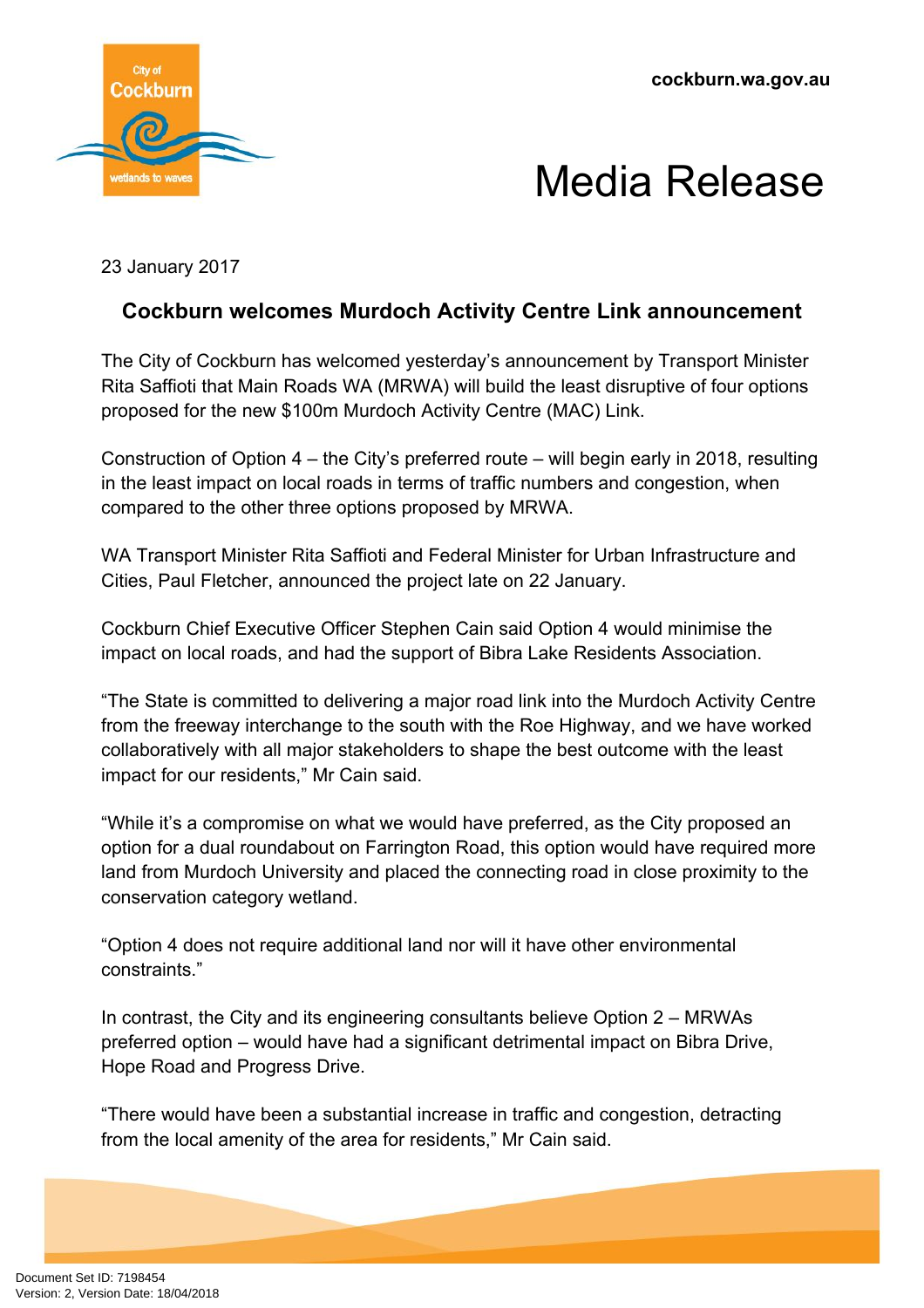



"Local schools including Blue Gum Montessori would have experienced a loss of amenity and possibly an increased safety risk to students.

"Using Hope Road for access to the school would have become very problematic as there is no capacity for the City to widen Bibra Drive due to its proximity to the regional park."

As a result of lobbying by the City, the State Government added \$15m to the project, to provide a Farrington Road flyover from Kwinana Freeway to the MAC, which will also provide free-flowing traffic access without affecting the east-west traffic on Farrington Road.

## **What does Option 4 look like:**

- All North-bound traffic will exit the Murdoch Precinct via Bibra Drive
- South-bound traffic will continue to exit the Murdoch Precinct via the Murdoch Drive/Farrington Road intersection
- There is no direct east-west link

ENDS

 $\frac{1}{2}$ 

For more information contact: Media and Communications Officer